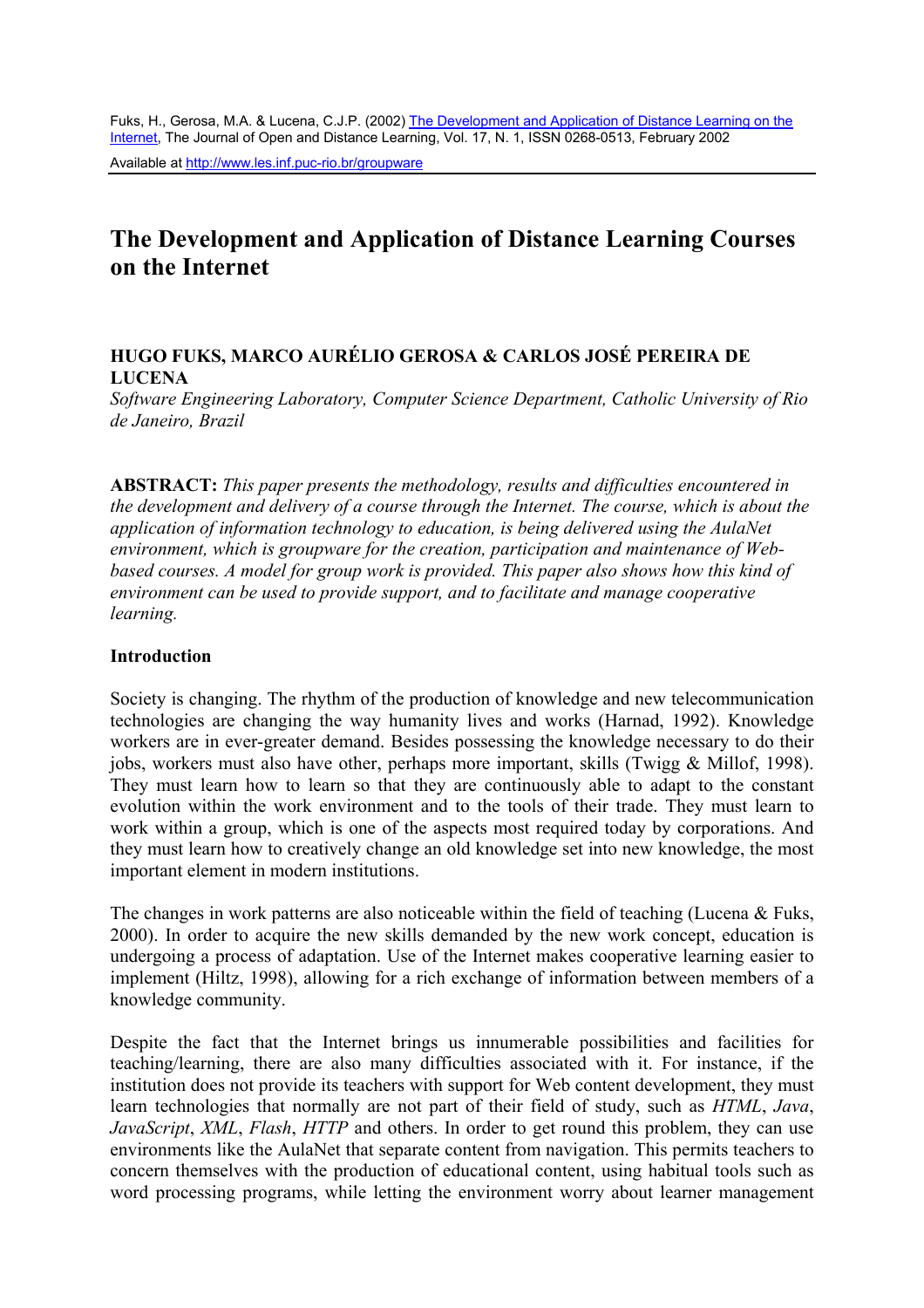and navigation. Moreover, these environments offer integrated communication, coordination and cooperation services that can be added to the course as it proceeds, in order to supplement it.

It was with this scenario in mind that the Information Technologies Applied to Education (ITAE) course at the Catholic University of Rio de Janeiro was designed and is being delivered. Its purpose is to get students to learn to work with information technology as a group, turning them into Web-based educators (Khan, 1997). The class has been conducted since 1998 as a regular course and currently is wholly taught via the Internet through the AulaNet environment.

In this paper we report on the methodology that was used, the results that have been obtained, and the difficulties that have been encountered in the development, delivery and integration of the course with the environment.

# **ITAE and its AulaNet Environment**

The AulaNet (Fuks, 2000) is an environment based upon a groupware approach for the creation, delivery and administration of Web-based courses whose development has been carried out since June 1997 by the Software Engineering Laboratory of the Catholic University of Rio de Janeiro. This groupware approach has a fundamental role in the ITAE course since the cooperation between the learners in a class—the groupwork—is more important than the individual study of the content of the course (Gokhale, 1995). Also since ITAE teachers also coordinate the AulaNet project, the ITAE serves as a platform for trying out ideas and for testing new functionalities in the environment, perfecting the AulaNet-ITAE relationship and vice versa.

In AulaNet courses teachers can have two different roles: coordinator and instructor. The coordinator's role is to author the course, defining and configuring the content and the services that are made available to learners. The instructor is the person who animates the group, maintaining order, motivating and evaluating learner interaction.

The AulaNet environment offers a standardised interface for taking courses on the Web. This interface is made up of a menu that is presented graphically as a remote control unit, which provides access to the course's services, and windows where the learner interacts with the course's contents, with the instructor and with the other learners.

The thinking that guided the design of the AulaNet and the ITAE is that for group learning an individual must share ideas (or communicate), be in tune with the other participants (coordinate), and carry out tasks in a satisfactory manner (cooperate) (Fuks, Laufer, Choren & Blois, 1999), (Figure 1). All AulaNet services are based upon these concepts. The services are placed at the disposal of teachers during the creation and updating of a course, permitting them to select those that they want to make available to the learners, and configuring them within the course's workspace. In ITAE, the services are added to the course as it unfolds in order to smooth the absorption of the environment by the learners.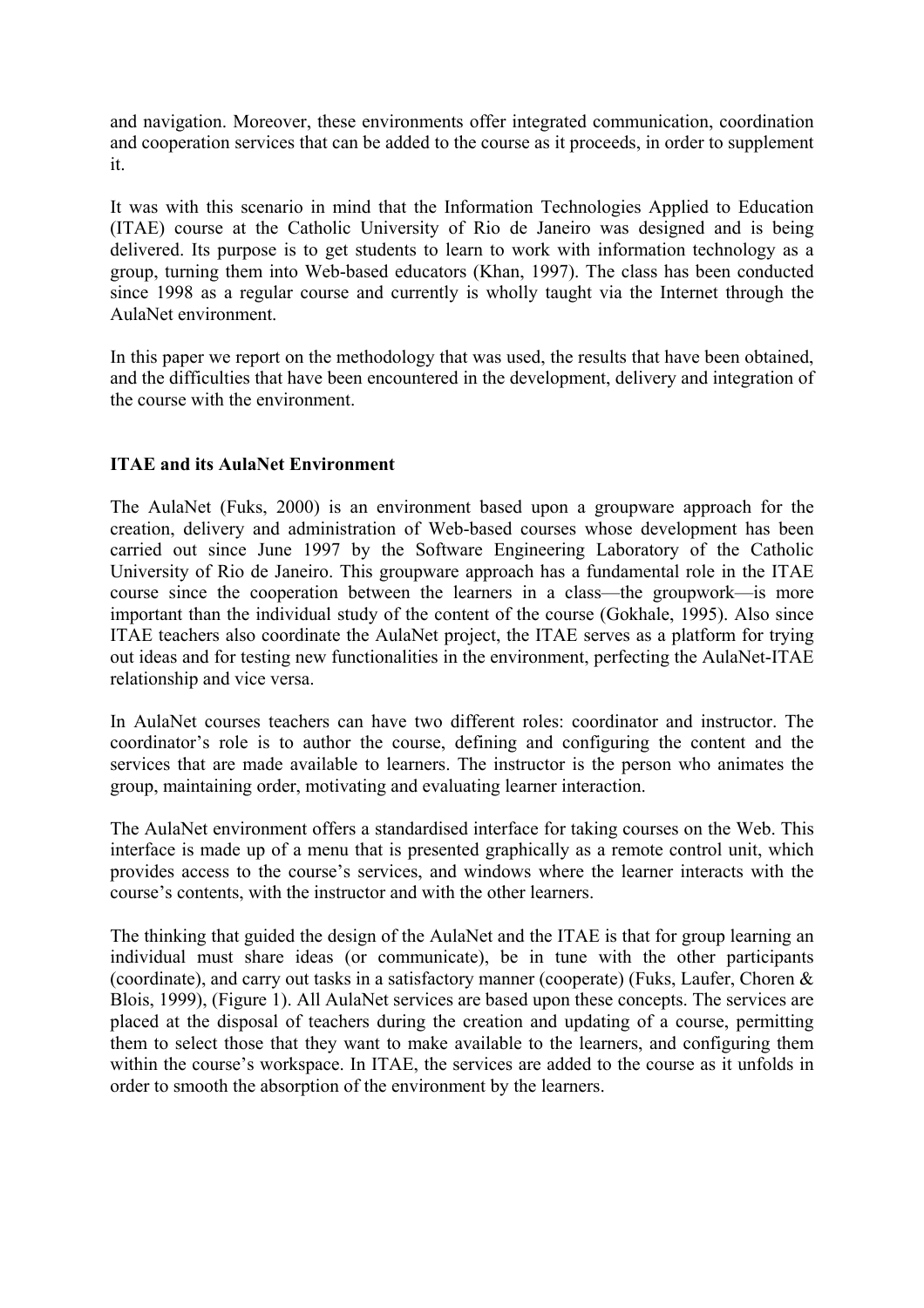

Figure 1: Modelling group work [Fuks & Assis, 2001]

# *Communication services*

The communication services provide the facilities that permit the exchange and sending of information (Gay & Lentini, 1995). These services include tools for individual electronic mail exchange with the instructor (Contact with the Teachers), and with the entire group (Discussion Group), an asynchronous text discussion tool in a forum style (Interest Group), a synchronous text conference tool popularly known as "chat" (Debate), and a tool for the instantaneous exchange of messages with participants who are connected to the course (Contact with the Participants). Since ITAE is a course that is based mainly on participant interaction, it uses all of the communications services.

Contact with the Teachers is a channel for contacting members of the course's teaching staff. The messages are sent through electronic mail to the instructors or coordinators, depending upon the learner's choice, and are kept available in the environment for subsequent consultation. The ITAE's students use this service to resolve operational doubts and to make comments or complaints that are not relevant to the other participants. When the subject of the message is of interest to the entire class, the learner is asked to use the Discussion Group or Interest Group services.

The Discussion Group service acts like a mailing list and is used to communicate with the entire class. When a message is posted on this service, besides being filed within the environment, it is sent to the electronic post office box of all members of the group. As a result everybody is aware of the activities of the Discussion Group, even if they do not enter the environment. In the environment the messages are shown as a chronologically sorted list. This service was used for the discussion of the course content and for coordination messages from the instructors.

The Interest Group operates like a conferencing system where it is possible to answer a message, and the answers are attached below it forming a threaded discussion. This structure permits the organisation of a discussion by topics, with related messages remaining compartmentalised below the original topic message. This is different than the Discussion Group service where messages about different topics are mixed together, often making it hard to reconstruct the linkages. In the ITAE, the Interest Group service is used to develop course themes, and topics selected by the class itself, in depth.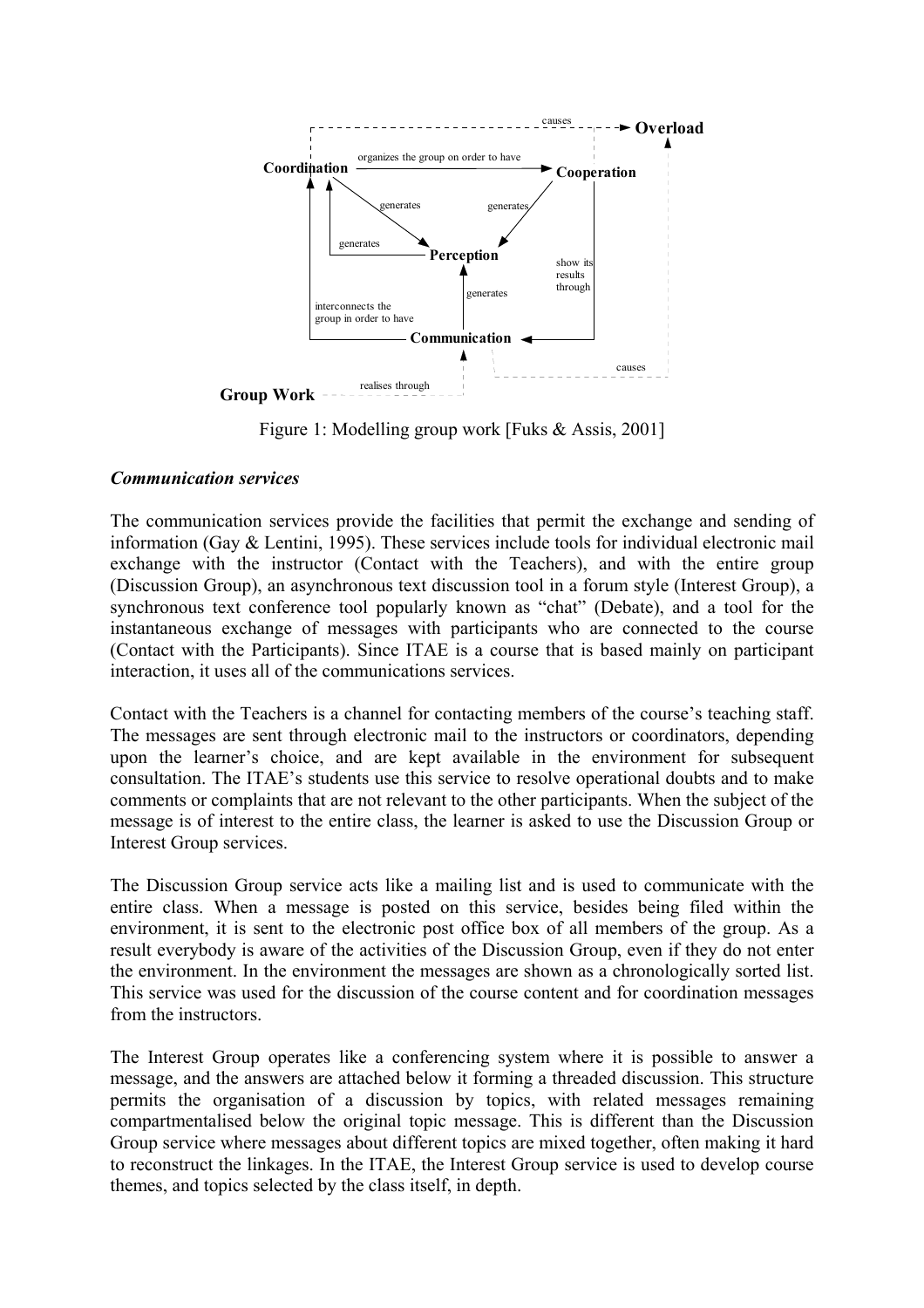The Debate service is a real-time conversation through text chat. In the ITAE, the topics are divided into classes and the Debate is used for weekly discussions. Since it is a synchronous communication tool (Long & Baecker, 1997), everybody has to be connected at the moment of the debate. For this reason, before beginning the course, the learners are informed about the time slot that has been reserved for debates.

Finally, the Participant Contact service is the only tool that is used by the ITAE without having a specific purpose. It lets members of a group who are simultaneously connected to the environment contact each other through messages that open up in new windows, like the popular ICQ (ICQ, 2001). Some uses for it that have been seen are individual communication between members during a debate, the request for information and the resolving of doubts.

# *Coordination services*

Coordination services provide the means for managing the group's agenda and competence. These services include a notification tool (Notices), a tool for the basic coordination of the flow of the course work (Lesson Plan), evaluation tools (Tasks and Exams), and a tool for monitoring group participation (Follow-Up Reports). The ITAE course uses the following coordination services: Lesson Plan, Tasks and Follow-Up Reports.

The Tasks service is used to assign work to learners. The AulaNet manages task resolution file submissions and lets the instructor make assessments and comments. In the ITAE, this service is used to assign final monographs at the end of the course. The environment permits configuring so that a learner's task resolution is visible to the others. This is allowed in the ITAE since monograph themes are all different, and having access to papers produced by colleagues motivates those who are developing their own topics, thus enriching the learning process of the entire class (Burd, 1997).

Teachers use Lesson Plan to structure the course's educational materials, separating them into classes. These classes follow an order that is suggested, but not imposed, indicating a basic flow for the course. In the ITAE the lesson content is made up basically of video streams, slide presentations, and supplementary texts, that learners may consult at any time. The environment allows learners to take private notes on a class (like using a notebook) that remain on file for their personal viewing.

The Follow-Up Reports make the quantifying and qualifying of learner participation possible. Figure 2 shows the evaluate button in the instructor interface of a message from the Interest Group, and the grade selection screen.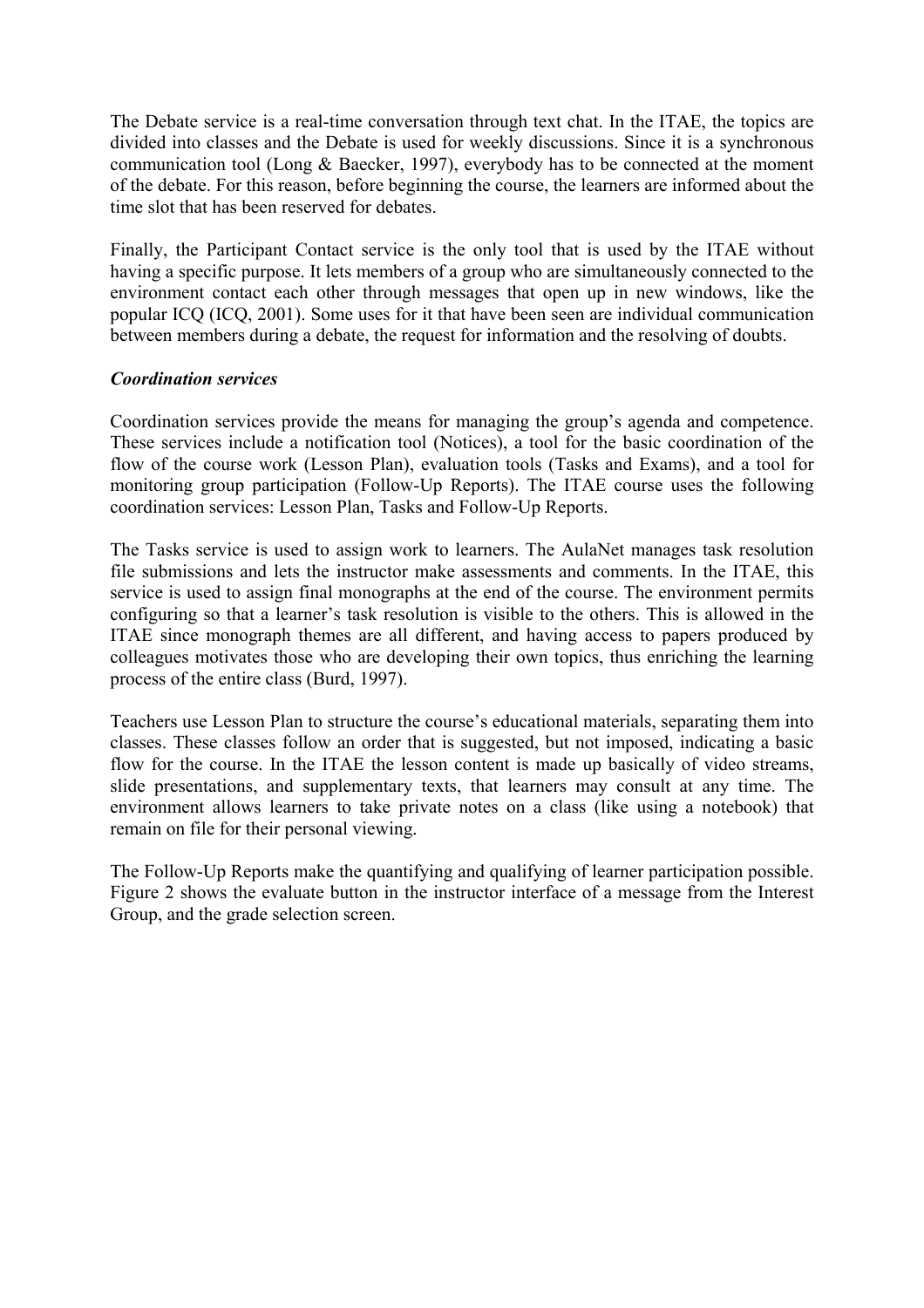

Figure 2: Instructor interface for a message showing the possibility for handing out a grade

# *Cooperation services*

The cooperation services provide the means for cooperative learning (Harasim et al, 1997), problem resolution, and course co-authorship, both for teachers (Teacher Co-Authorship) and for learners (Learner Co-Authorship). The cooperative services also include a list of extra contents that are not associated with any specific lesson (Documentation), and references to textbooks (Bibliography) and Internet pages (Webliography). The ITAE uses Bibliography, Webliography, Documentation and Learner Co-Authorship cooperation services.

The Bibliography, Webliography and Documentation services are another means, besides the Lesson Plan, through which the teacher can present educational content to the learners. The Learner Co-Authoring Service is used to permit learners to supply new content to the course.

# **Course Methodology Evolution**

The ITAE course summary covers the following topics: groupware concepts, digital communication, Web-based instruction (WBI), learningware, interactive multimedia, learning environments, education in the Internet 2 project, and knowledge communities. The objective of the course is to train educators to use the new technologies for teaching/learning, and to develop a community of persons who are interested in the subject.

# *First presentation of the course*

The course was taught for the first time during the first half of 1998 and its structure has been evolving ever since. Initially the course structure included a weekly live class and a debate via the Internet, using the AulaNet's integrated chat tool. This embryonic version of the ITAE served to generate educational content for the course. Content was produced by recording the teachers' presentations during the weekly live classes (Laufer, Fuks & Lucena, 1998) and through the use of the transcripts of the chat sessions. As they were generated, this content was made available within the environment so that learners could access it at any time and from any computer connected to the Internet.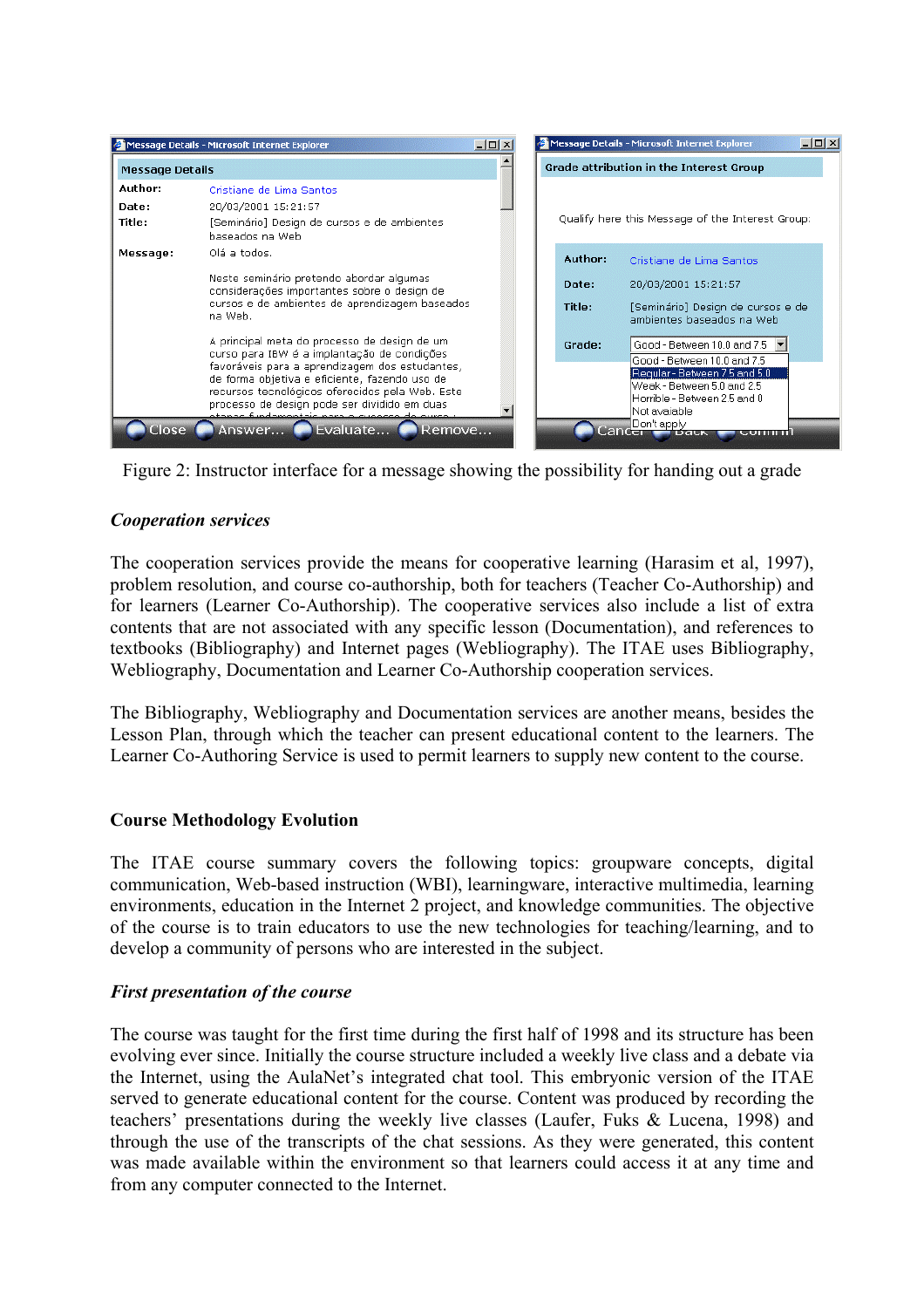Besides serving as a repository of educational content, the environment also supplied tools for group communication through the Discussion Group, Interest Group and Contact with the Teachers services. The Discussion Group was used by means of a vote to choose the five central topics that would be discussed in the Group Interest forums. At the end of the period, each participant had to prepare a report summarising the discussion generated by one of the themes. Final evaluation of the learners was based upon the amount of participation and the quality of their contributions (McConnell, 1994).

### *Course contents*

The first presentation was an interim arrangement prior to the second when the course was taught totally at a distance beginning in the second half of 1998. During presenation the only event that is scheduled with a date and time is the weekly debate, through the chat service, when previously studied content is discussed. Every presentation takes advantage of the content produced in the previous semesters (with some adaptations) and this remains available within the environment for learners during the entire course. This demonstrates the evolutionary aspect of the generation of a community—that is, the passing along of an existing culture and evolution for new participants.

In order to help in the generation of content for the course, in some of the presentations the learner's final task is to prepare a new class or paper on a theme discussed in one of the Interest Groups, using the necessary resources (slides, text, images, video, HTML pages, etc.).

In the fifth presentation the learners began to complain that the course content was out of date. Some references made to Internet pages in slide presentations were no longer valid, and some information in the content was no longer current.

# *Organisation of participants*

In the second presentation, besides the regularly enrolled students, the course was also followed by outside individuals interested in the topic or the manner of delivery. This resulted in having a total of 100 learners. The excessive number of participants made it difficult to prepare a cooperative learning process that could count upon everyone's participation. Since the course is based upon interaction between participants, hundreds of messages were posted weekly in the Discussion Group service, making the task of reading them all before the debate an arduous one. To solve this communication overload problem (Fussell et al., 1998), since the third presentation the learners have been divided into smaller subgroups of no more than 25 participants, each with its own teacher-facilitator.

In general, it was also noted in the second presentation that the students who were enrolled on the course and who consequently would be graded according to their work, participated more than the others. One of the classes of the third presentation, comprised of students who were not regularly enrolled, did not live up to expectations; they left some activities unfinished, and some debates were cancelled for lack of a quorum. The presence of "tourists," students who entered the environment on an occasional basis, inhibited some participants. The lack of a grade or a payment that served as a commitment for participation can bring unexpected effects in terms of the lack of interaction (Thorpe, 1998).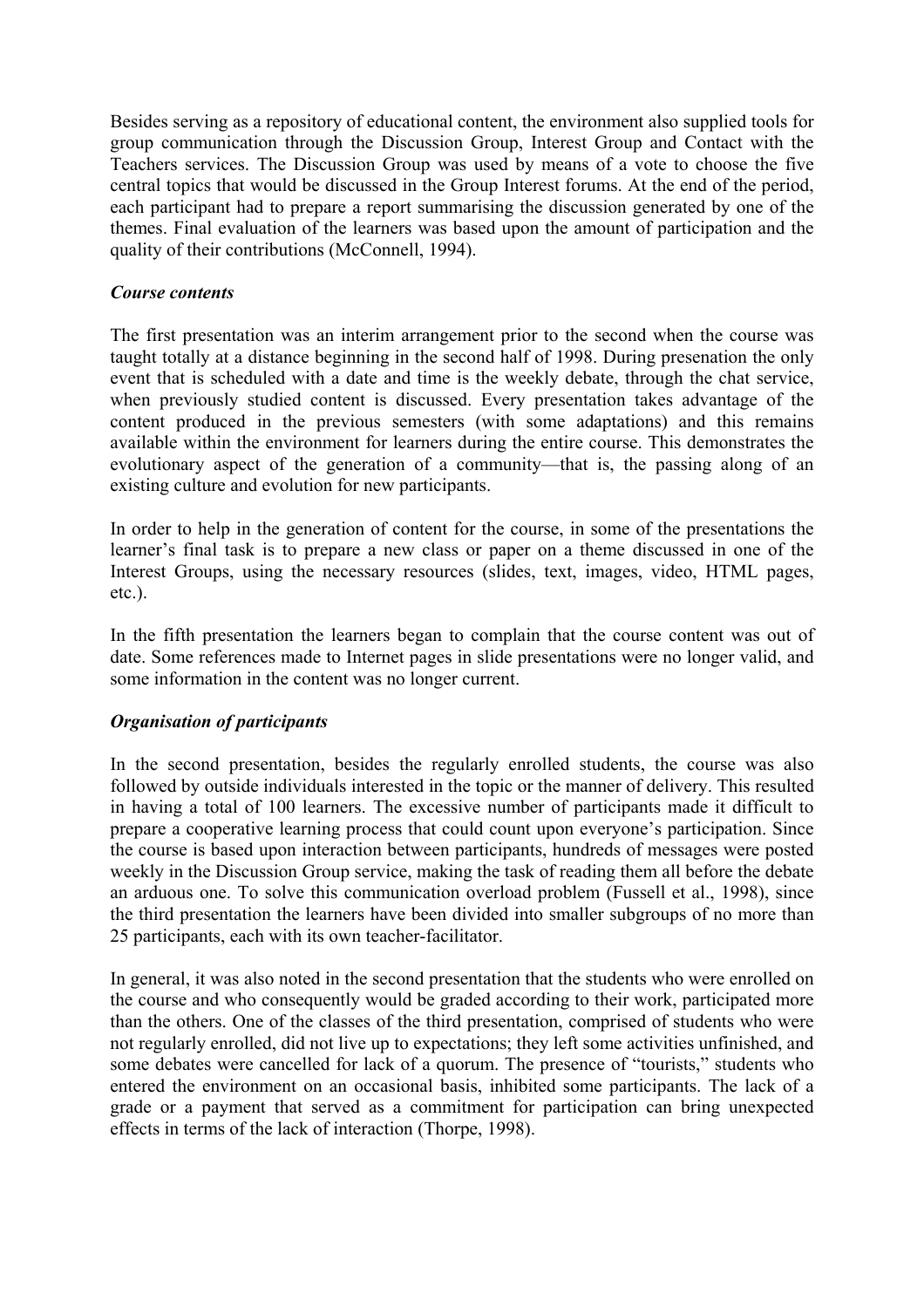### *Participant stimulation*

To encourage greater learner participation, every student was designated a seminar leader for one of the weekly class topics. This individual was responsible for researching into the discussion topic, and preparing an essay presenting his point of view about the theme. Each of the other learners prepared their own contributions for the Seminar, delving in greater depth into an aspect of the topic. Another function of the seminar leader was to coordinate and animate the Debate together with the instructor, encouraging learner participation, proposing topics, and maintaining the focus of the discussion. Since one of the objectives of the ITAE is to train instructors to teach courses via the Internet, nothing could be better than to learn by doing.

To help the teacher accompany the students, and to make it possible for the learners to evaluate their own level and quality of participation, follow-up reports were developed on the AulaNet presenting information about the quality, quantity and type of participation (Dushastel, 1997). As qualititative information cannot be extracted automatically, participation has to be evaluated by the instructor. He has to grade individual participation in the debates, and the messages in the Discussion Group and in the Interest Group.

The message evaluation provided feedback to the learners regarding their contributions, as well as a point of reference for other learners. Knowing they were being evaluated, the learners worked hard to obtain good grades on their messages, which led to an improvement in the quality of the contributions in comparison to the previous presentations when the evaluation had not yet been adopted. Despite this positive effect, the message evaluation system also generated adverse comment within the group. The main complaints were about lack of knowledge of the judging criteria, the lack of teacher comments about positive and negative aspects of the work, and the possible effects inhibiting learners from sending in contributions, knowing they were being graded.

#### *Introduction to the course*

To break the inertia and initial fear of the participants, and bring them closer together as a group, since the fifth presentation of the course the learners have been asked to introduce themselves to the group during the first week. They are asked to discuss why they are taking the course, their name and occupation, their expectations, and their previous experience with the subject matter.

In order to help learners understand how things should be done, leadership of the first seminar is assigned to an instructor on the topic, "Introduction to the AulaNet Environment and the ITAE course". During this seminar the service environment and methodology is explained, as well as the behaviour that is expected from the participants. In this first seminar the learners have the opportunity to make free use of the environment in preparation for the later discussions on the course's subject matter.

# *Message Categorising and Structuring*

Seeking a better organisation for the large volume of messages, message categorising was implemented on the AulaNet. The coordinator chooses desired categories and, upon sending a message, the participants have to select the one that most reflects their intention. In the fifth presentation of the course, the first time this feature was available, the following categories were chosen for the Discussion Group: *Presentation*, for the participant's self presentation;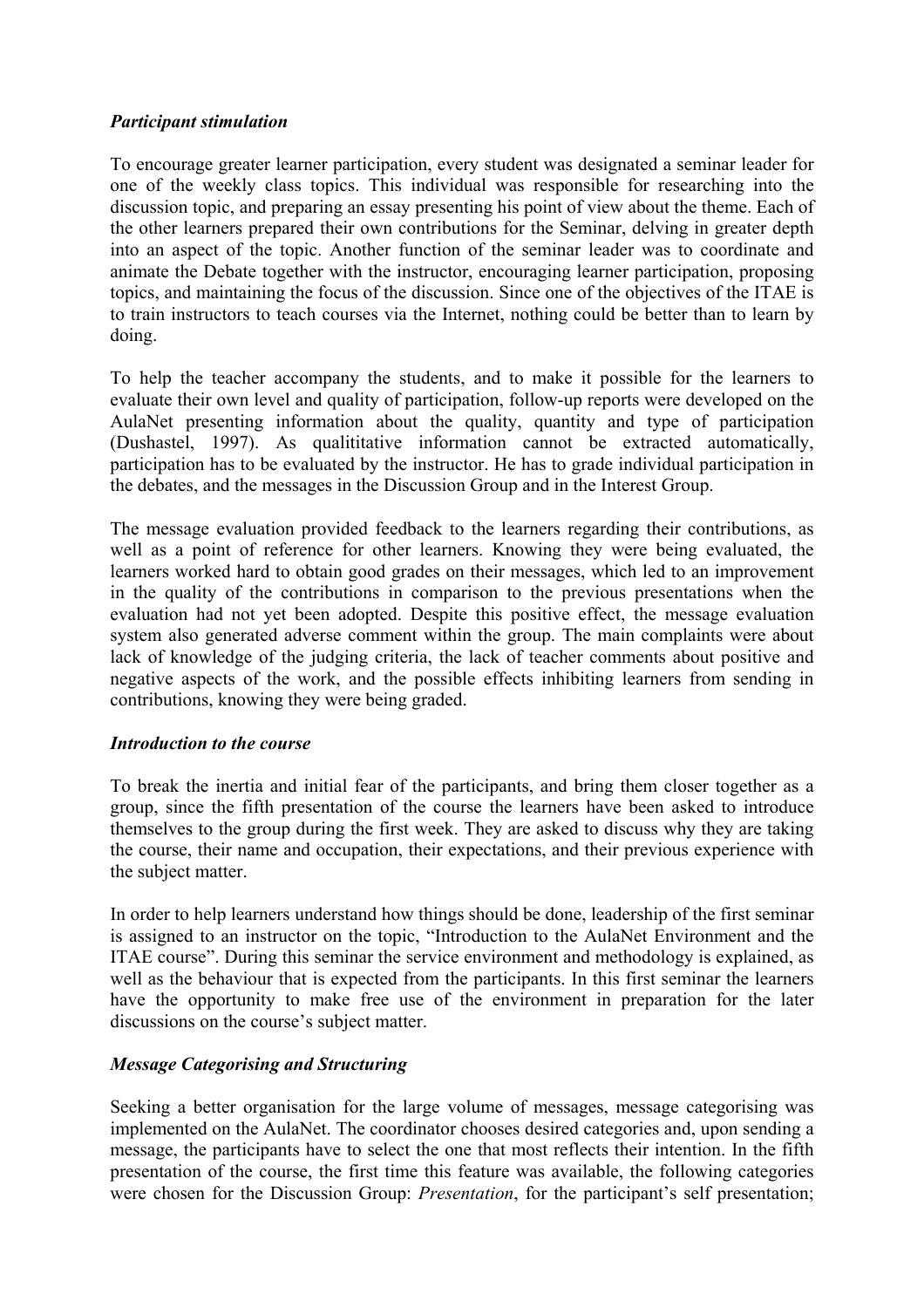*Seminar* and *Contribution about the Seminar*, for messages from the seminar leaders and contributions to them; *Operational Problems*, to report on problems; *Question*, *Position* and *Argumentation*, for discussion of topics through questions, answers and explanations; and *Generic*, for messages that did not fit into any of the aforementioned categories. The use of categories made the messages more organised, also making it possible for participants to identify the content of the messages much more quickly.

The result of the Discussion Group service is shown in Table 1. In this presentation of the course, the group comprised seven learners and one instructor. The table shows that participants were initially euphoric, generating on average 12.5 messages during the first two seminars; then there was stabilisation during the next eight seminars, at approximately 8 contributions each; and then a brusque decline at the end of the course (an experience also reported by Salmon, 2000).

| Item           | <b>Subject</b>                           | Total          | Instructor               | Learner                      | Presentation   | Seminar                      | Contribution                 | L.<br>Operation          | Question                 | Position       | Argumentation                | Generic                      |
|----------------|------------------------------------------|----------------|--------------------------|------------------------------|----------------|------------------------------|------------------------------|--------------------------|--------------------------|----------------|------------------------------|------------------------------|
|                | Presentation and farewell                | 10             | 1                        | 9                            | 9              | $\qquad \qquad \blacksquare$ | $\qquad \qquad \blacksquare$ | -                        | -                        | -              | $\overline{\phantom{0}}$     | $\mathbf{1}$                 |
| $\overline{2}$ | Group motivation                         | 9              | $\overline{9}$           |                              |                |                              |                              |                          |                          |                |                              | 9                            |
| $\mathfrak{Z}$ | Course information and methodology       | 16             | 16                       |                              |                | 1                            |                              | $\overline{2}$           |                          |                | $\overline{\phantom{0}}$     | $\overline{13}$              |
| $\overline{4}$ | Notices about new tasks                  | 6              | 6                        |                              |                |                              |                              | $\overline{2}$           |                          |                | $\overline{a}$               | $\overline{4}$               |
| 5              | Event notices                            | 25             | 25                       | $\qquad \qquad \blacksquare$ |                | $\overline{a}$               |                              | $\overline{\phantom{0}}$ |                          | $\overline{a}$ | $\qquad \qquad \blacksquare$ | 25                           |
| 6              | Operational problems                     | 8              | $\overline{2}$           | 6                            |                |                              |                              | 8                        |                          |                | $\overline{\phantom{a}}$     | $\qquad \qquad \blacksquare$ |
| 7              | Discussion about the course              | 33             | $\overline{5}$           | $\overline{28}$              |                | $\overline{a}$               |                              | $\overline{a}$           | 9                        | 5              | 2                            | 17                           |
| $8\,$          | Discussion about content                 | $\mathbf{3}$   | $\mathbf{1}$             | $\overline{2}$               |                |                              |                              | $\overline{\phantom{a}}$ | $\overline{2}$           |                | $\overline{a}$               | $\overline{1}$               |
| 9              | Seminar 1 (Groupware)                    | 14             | 1                        | $\overline{13}$              | $\overline{a}$ | $\mathbf{1}$                 | 13                           | $\overline{a}$           | $\overline{\phantom{a}}$ |                | $\overline{a}$               | $\overline{\phantom{0}}$     |
| $10\,$         | Seminar 2 (Digital Communication)        | 11             |                          | 11                           |                | $\mathbf{1}$                 | 10                           | $\overline{a}$           |                          |                | $\overline{a}$               | $\frac{1}{2}$                |
| 11             | Seminar 3 (WBI Concept)                  | 7              |                          | 6                            |                | $\mathbf{1}$                 | 6                            | $\overline{a}$           |                          |                | $\overline{a}$               | $\frac{1}{2}$                |
| 12             | Seminar 4 (WBI and the classroom)        | 5              | $\mathbf{1}$             | $\overline{4}$               |                | $\mathbf{1}$                 | $\overline{4}$               | $\overline{a}$           |                          |                | $\overline{a}$               | $\overline{\phantom{m}}$     |
| 13             | Seminar 5 (Learningware)                 | 9              | $\overline{\phantom{0}}$ | 9                            |                | $\overline{4}$               | 5                            | $\overline{\phantom{0}}$ | $\overline{\phantom{a}}$ |                | $\overline{\phantom{0}}$     | $\blacksquare$               |
| 14             | Seminar 6 (Teaching and learning)        | 10             | $\blacksquare$           | 10                           |                | $\mathbf{1}$                 | $\overline{8}$               | $\overline{a}$           | $\overline{a}$           | 1              | $\overline{a}$               | $\overline{\phantom{0}}$     |
| 15             | Seminar 7 (The roles of the facilitator) | 8              | $\overline{\phantom{0}}$ | 8                            |                | $\overline{2}$               | 6                            | $\overline{a}$           | $\overline{\phantom{a}}$ | $\overline{a}$ | $\blacksquare$               | $\blacksquare$               |
| 16             | Seminar 8 (WBI and multimedia)           | 8              | $\blacksquare$           | 8                            |                | $\mathbf{1}$                 | $\overline{7}$               | $\blacksquare$           | $\overline{a}$           |                | $\overline{a}$               | $\overline{\phantom{a}}$     |
| 17             | Seminar 9 (Design in WBI)                | 9              |                          | 9                            |                | $\mathbf{1}$                 | 8                            | $\overline{\phantom{0}}$ | $\overline{\phantom{a}}$ |                | $\overline{\phantom{0}}$     | $\overline{\phantom{0}}$     |
| 18             | Seminar 10 (Environment features)        | $\overline{7}$ |                          | 7                            |                | $\mathbf{1}$                 | 4                            | $\overline{a}$           |                          |                | $\overline{a}$               | $\overline{2}$               |
| 19             | Seminar 11 (The environments future)     | 4              |                          | 4                            |                | $\mathbf{1}$                 | $\overline{3}$               | $\overline{\phantom{0}}$ |                          |                | $\overline{\phantom{0}}$     | $\blacksquare$               |
| 20             | Seminar 12 (Setting up WBI)              | $\overline{2}$ |                          | $\overline{c}$               |                | $\mathbf{1}$                 | $\mathbf{1}$                 | $\overline{a}$           |                          |                |                              |                              |
| 21             | Seminar 13 (Knowledge communities)       | 1              |                          |                              |                | 1                            |                              |                          |                          |                |                              | $\blacksquare$               |
|                | <b>TOTAL</b>                             | 205            | 68                       | 137                          | 9              | 18                           | 75                           | 12                       | 11                       | 6              | 2                            | 72                           |

Table 1: Classification of Discussion Group messages by subject matter

Analysing the data in Table 1 we note that basically there were two groups of messages: 107 messages were about the course itself (items 1 to 7) and 98 messages were about content (items 8 to 21). Since these two types of messages were sent to the same list, the messages were intermingled, making the list disorganised.

Table 1 also shows that the participants discussed the subject matter among themselves on a cooperative basis (items 8 to 21), with very little intervention on the part of the instructor. The messages from the instructor for the most part (94%) regarded coordination (items 2 to 7). Both the learners and the instructor were active during the discussion of the course (item 7).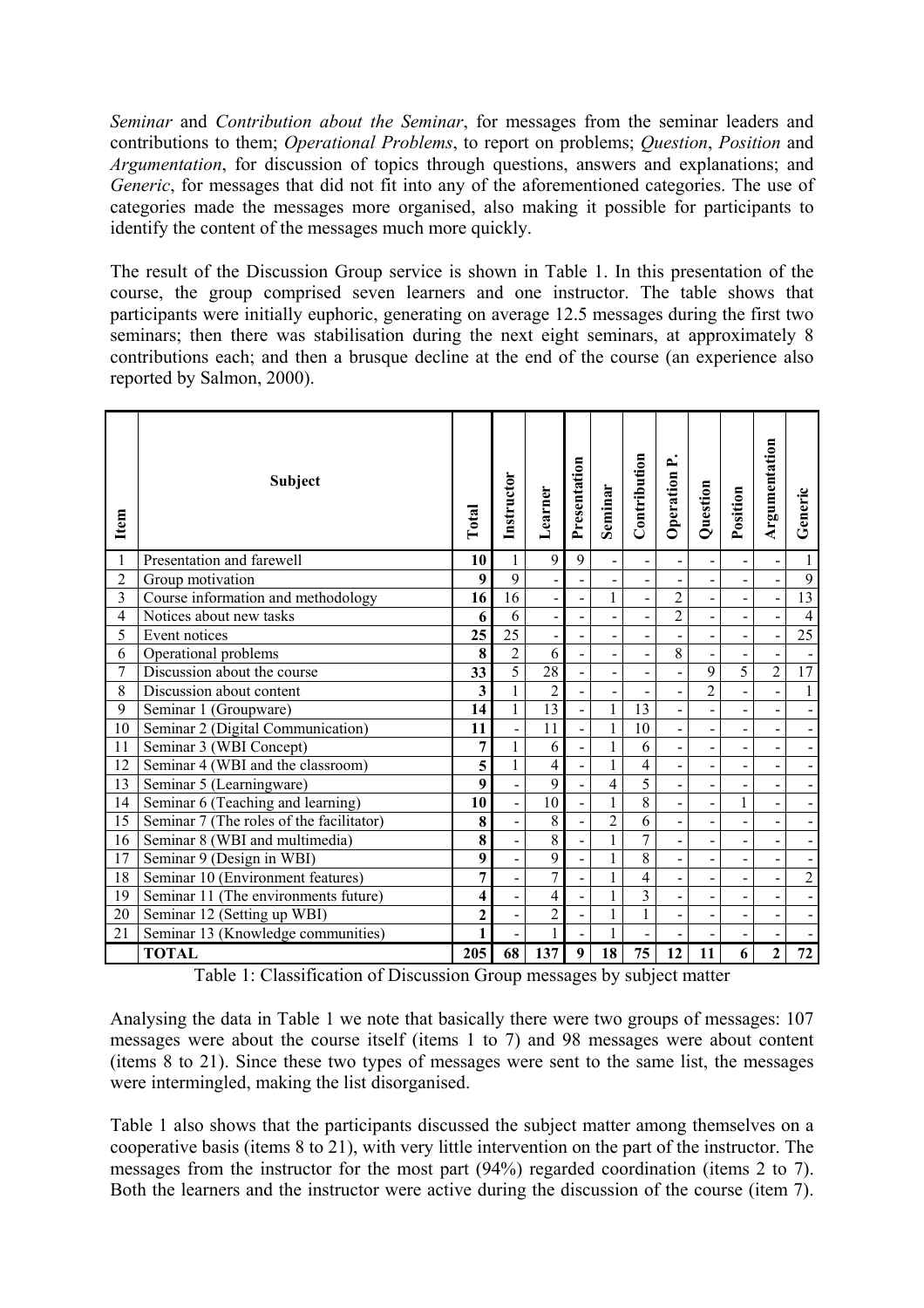The discussion of the course encompassed all of the messages that represented suggestions, doubts or questions about the methodology; the selection of topics for the Interest Group; doubts, criticisms or suggestions about the environment; the possibilities of a face-to-face meeting; and other messages about the running of the course unrelated to course content.

In the sixth presentation of the course, in an effort to solve the problem related to the lack of structure and organisation of the Discussion Group, discussions about course content were transferred to the Interest Group service. A new forum was created for each lesson and the messages were organised and compartmentalised there. The Discussion Group service was basically left for group coordination.

The categories *Presentation*, *Operational Problems* and *Generic* were maintained in the Discussion Group service. As can be seen in Table 1, 96% of the generic messages were used for discussion about the course or for coordination messages from the instructor. In order to reduce the number of generic messages, a *Notices* category was created for notices, *Monograph* for messages related to the student's final paper, and *Evaluation* for the learners to assess the course.

Categorising of messages was also adopted for the Interest Group service. The categories *Seminar*, *Contribution about the Seminar* and *Question* were transferred from the Discussion Group. The categories *Position* and *Argumentation* were condensed into a new category named *Argumentation* and a *Counter Argumentation* category was created for messages that oppose arguments. Finally there were the *Doubt* (for questions that do not generate debate), *Clarification* (to resolve doubts and misunderstandings), *Case* (for exemplification) and *Generic* (for messages that do not fit into any other category) categories. The number of messages for each category and a comparison with the previous semester can be seen in Table 2, where DG means Discussion Group, IG is Interest Group and the number in parenthesis is the category's quantity of messages. This presentation had 7 learners and 3 instructors enrolled in the course.

| <b>Fifth Presentation</b>             | <b>Sixth Presentation</b>            |  |  |  |  |  |  |
|---------------------------------------|--------------------------------------|--|--|--|--|--|--|
| $DG - Seminar (18)$                   | $IG$ - Seminar $(13)$                |  |  |  |  |  |  |
| <b>DG</b> – Seminar Contribution (75) | IG - Seminar Contribution (33)       |  |  |  |  |  |  |
| <b>DG</b> – Presentation (9)          | <b>DG</b> - Presentation (12)        |  |  |  |  |  |  |
| <b>DG</b> – Operational Problem (12)  | <b>DG</b> – Operational Problem (14) |  |  |  |  |  |  |
| DG - Question (11)                    | $IG-Question (65)$                   |  |  |  |  |  |  |
| $DG - Position(6)$                    | $IG$ - Argument (129)                |  |  |  |  |  |  |
| $DG - Argument(2)$                    | IG - Counter Argument (26)           |  |  |  |  |  |  |
| $DG - Generic (72)$                   | DG - Generic (20)                    |  |  |  |  |  |  |
| $IG-Generic (90)$                     | $IG$ - Generic $(12)$                |  |  |  |  |  |  |
|                                       | $IG$ - Doubt $(7)$                   |  |  |  |  |  |  |
|                                       | IG - Clarification (25)              |  |  |  |  |  |  |
|                                       | $IG-Case(2)$                         |  |  |  |  |  |  |
|                                       | DG - Assessment (18)                 |  |  |  |  |  |  |
|                                       | DG - Notice (50)                     |  |  |  |  |  |  |
|                                       | DG - Monograph (20)                  |  |  |  |  |  |  |
| Total: 288                            | Total: 446                           |  |  |  |  |  |  |

Table 2: Comparative use of categories in two presentations of the course

The transfer of the topic on course content from the Discussion Group to the Interest Group made it possible to increase the discussion of the course subject matter, raising the average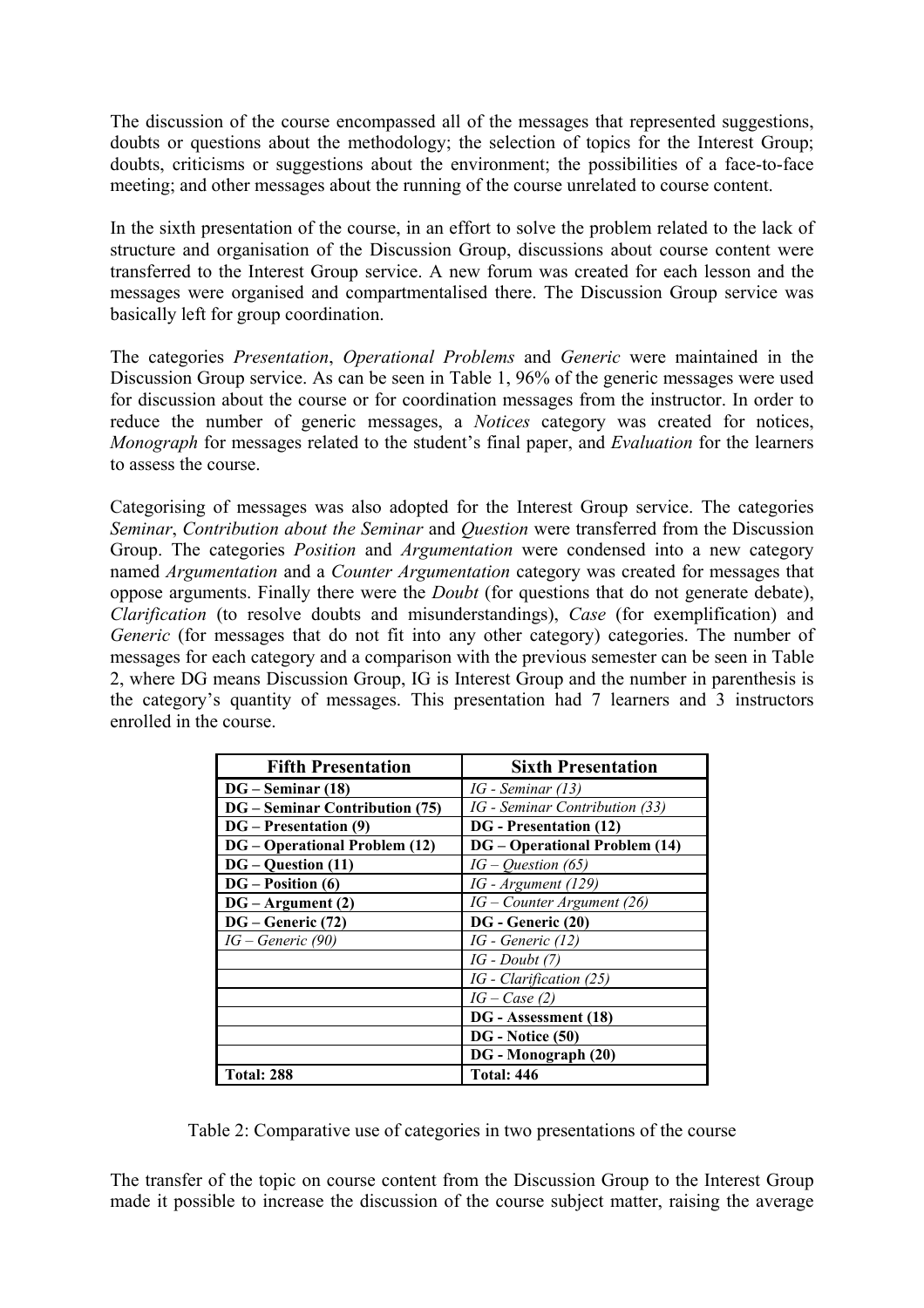number of messages per seminar from 7 to 24. Since new categories for discussion appeared, the learners discussed these, and the rule about making a *Contribution* during the weekly Seminar was relaxed, diminishing the number of messages in this category from 75 to 33.

The possibility of nesting messages significantly favoured the use of categories aimed at the discussion of topics. The quantity of messages that were posted in the *Question*, *Argument* and *Counter Argument* categories in the 2<sup>nd</sup> semester of 2000 (220 messages) was 11 times greater than the quantity of messages in the Question, Position and Argument categories during the  $1<sup>st</sup>$  semester of 2000 (79 messages).

The *Case* category practically was not used at all and there was a significant decline in the quantity of *Generic* messages in the Discussion Group (72 to 20) with the adoption of the *Notice* category.

The quantity of the messages in the *Seminar*, *Presentation* and *Operating Problem* categories practically did not change from one semester to another. This fact had been expected since there was no change in methodology that could have justified the favouring or restriction of the use of these categories.

# **Considerations regarding the ITAE course**

Now let's look at some of the observations and conclusions that were obtained over the six presentations of the course, and that may be useful in order to prepare and perfect distancelearning courses via the Internet.

#### *Cost of development, updating and delivery*

In principle, the time and effort needed to develop good educational content are substantial and possibly prohibitive. In order to develop attractive content, besides understanding of the subject matter, other skills are required for teaching, such as knowledge of graphic design techniques, which the teacher generally does not possess. The ideal situation is for the teacher to have the support of a team that has such skills. Nevertheless, a team of this type requires a high level of financial resources. Since the ITAE does not have such resources, it was developed over time and a large portion of its educational content was re-used and added to with the help of the learners. The re-use of content for new presentations amortises the initial production costs over time.

Regarding the updating of the content, the major obstacle that was encountered was the difficulty in editing video and sound streams due to the complexity of modifying only part of a speech without having to re-record the entire talk. Media such as text and slide presentations do not present this type of problem. External Internet page references also generate problems; since the Internet is in a state of continuous mutation, from one minute to the next the reference can cease to be valid and there is no way the instructor can constantly check all of the references.

The cost of monitoring the learning process, moreover, uses up a lot of the time of the instructor, who must accompany, assess and motivate the learners and answer their doubts, which because of the relative ease of sending a query are usually in greater volume than in live teaching.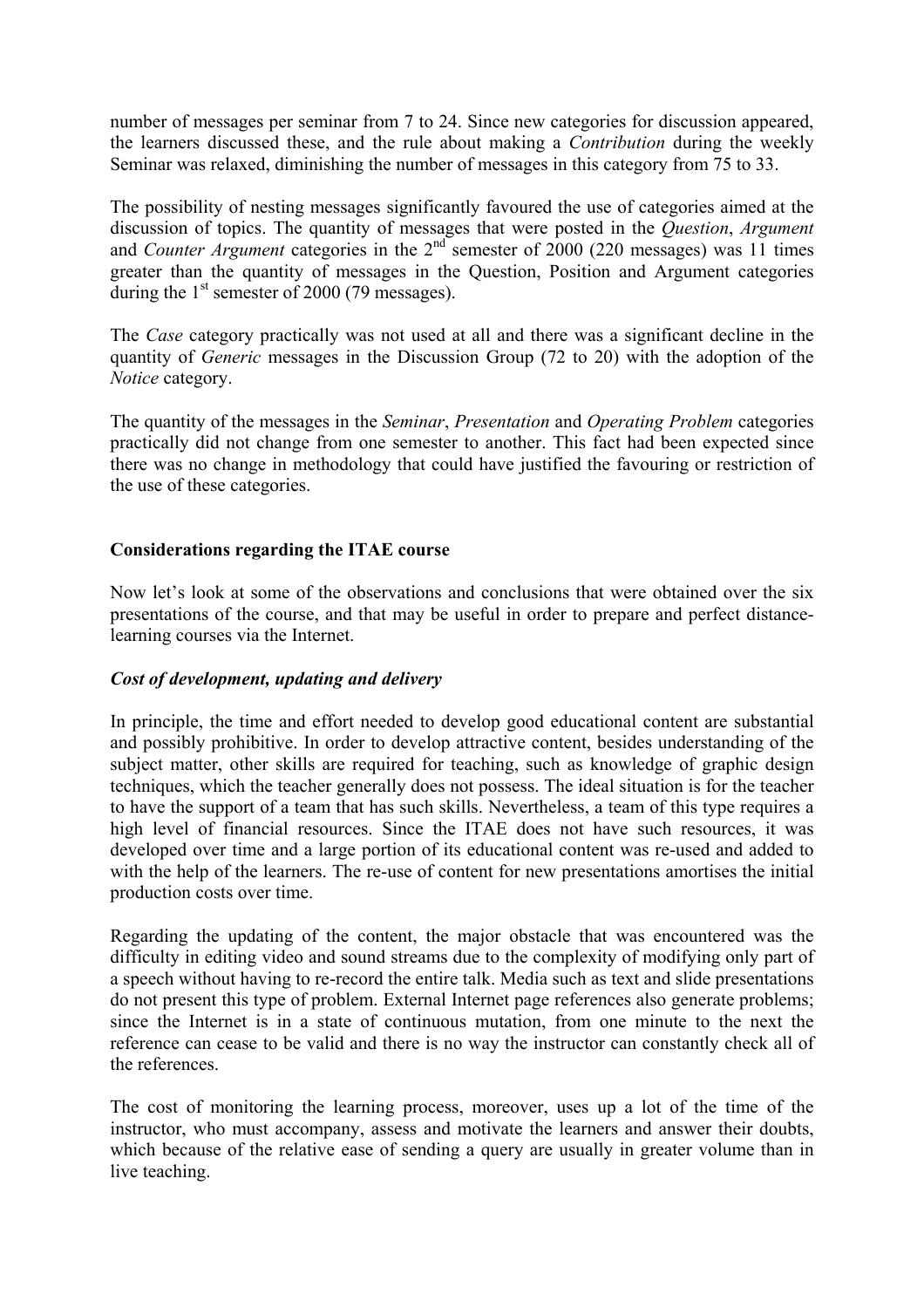# *Communication Tools*

The Discussion Group, which is based on a mailing list and on every participant receiving the messages of the service in his mailbox, is suitable for notices, discussion about the course and other coordination messages.

The Interest Group is suitable for the course's topic of discussion since it makes it possible to organise the messages into topics as well as structure the argumentation. As for the Discussion Group, it is an asynchronous communication tool where the participants have more time to prepare their messages, which therefore are usually more elaborated and complete than the ones from the synchronous services such as Debate.

During the debate, given that the time to answer questions is limited, in general the contributions are short, not well elaborated, and full of abbreviations and typing mistakes that are tolerated as long as they do not distort meaning. As a participant writes a message while other messages are being written and sent, the topics intermingle and are easily changed, making it difficult to discuss any single topic in depth. Thus a debate theme is widely discussed, but only superficially and usually sticking to the most polemical topics.

### *Learner participation*

With very few exceptions, the participation of the learners during the course has been satisfactory given that the course methodology requires their intense participation. But there are times when the level of interaction begins to decline, requiring the intervention of the facilitator, who needs to send out motivational messages to individuals or to the group. Other factors that harm the level of participation are the difficulty of using the environment and the necessary technology, and the inhibition of learners who are afraid of exposing themselves. The facilitator must maintain order and evaluate and correct mistakes, but also must take care that these attitudes do not inhibit learner participation.

#### *Group size and overload*

The first classes in the course, with over 100 learners, were not satisfactory in terms of interaction. But in order to monitor the progress of individual learners and to maintain order in the communication services, we currently understand that the number of learners per class should not surpass 25, and when the participants are particularly active, this number should be around 15. The service most harmed by a large number of participants is the Debate, where participants all write in at the same time.

#### *Evaluation of the learning process*

Evaluation of learners in the ITAE is based on their participation and the quality of their contributions over the period of the course (Hodgson & McConnell, 1995). Although the AulaNet contains evaluation services in the form of exams with questions, the ITAE did not make use of this service in order to evaluate learners based upon cooperative rather than individual tasks.

Evaluation in the ITAE sought to involve the learners in a group process (Mason, 1995). However, to make an evaluation that is based upon contributions is an arduous task. The teacher must constantly keep up with the group in order to be able to verify the quality of the contributions.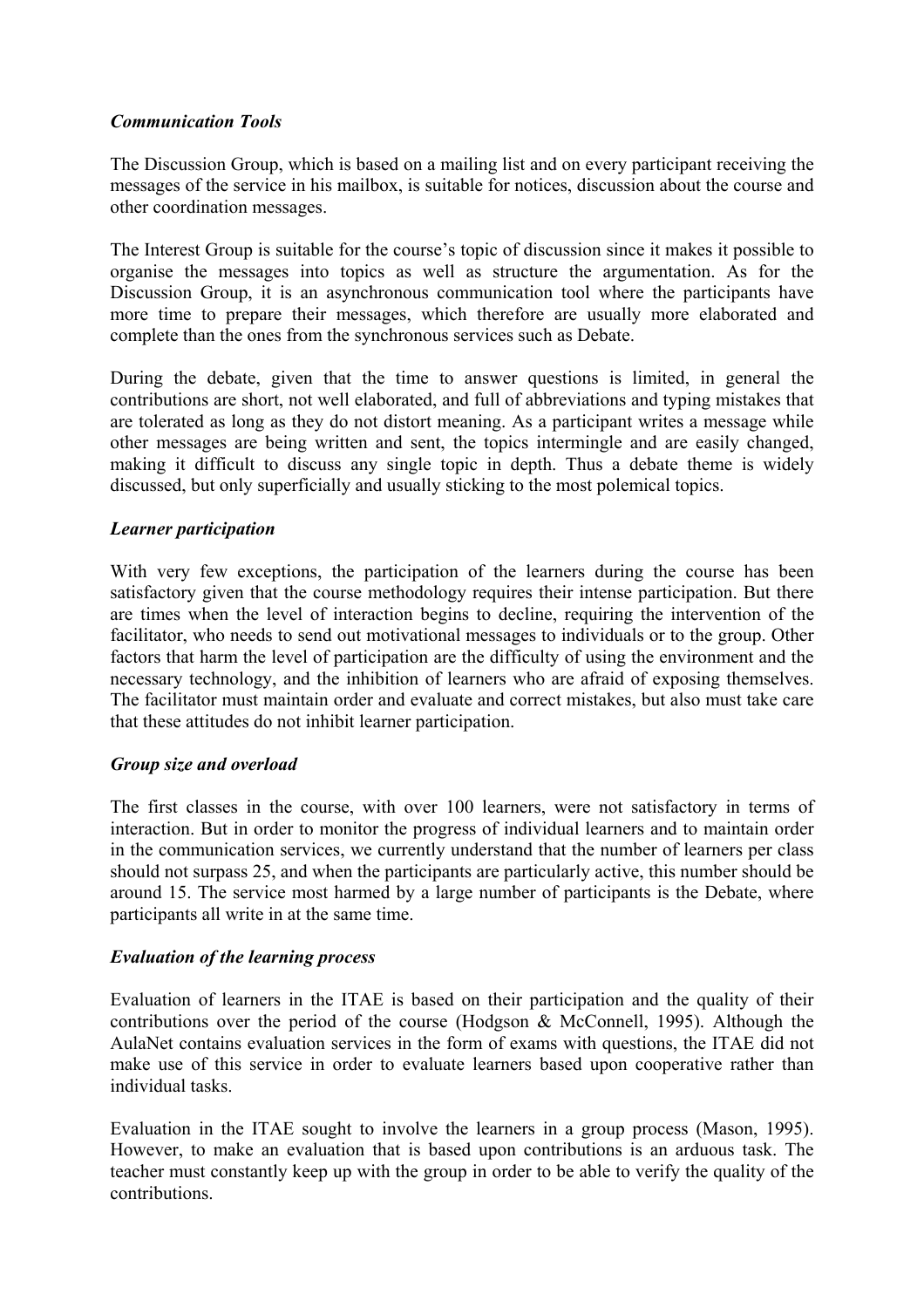#### *Evaluation of the course by the learners*

On request of the instructors, six students from the fifth, and eight from the sixth presentation of the ITAE, evaluated the course. This evaluation was not mandatory, and the learner could speak freely about the course. The learners mainly raised issues about their individual level of satisfaction, the content and methodology, participation, and the environment. Below we summarise their comments.

For the majority of the ITAE learners, it was their first experience with Internet-delivered education. Some said that before the beginning of the ITAE they had some doubts and qualms about whether it was possible to take a quality course via the Internet. The learners reported that despite the sensation of freedom and the facilities provided by education via the Internet, the responsibility, the level of participation, the commitment and the time dedicated to the course were greater than they had imagined. They also recalled that the difficulties and mistakes they noticed helped the learning process, in that the positive and negative points were observed and debated.

In general, the learners liked the content and thought the subject matter had been well selected. One point that was strongly emphasised was the variety of content formats: video streams, text and slide presentations, so that learners could choose the form that most pleased them (Laurillard, 1993). The only reservation was the difficulty in watching videos during peak time on the Internet. Although they liked the content, the learners affirmed that the learning process occurred mainly during the exchange of points of view and experiences with other learners. Furthermore, in relation to content, the learners reported some problems with the Internet page references as well as some out-of-date or incomplete information. One observation cited by a number of the learners was that there was an insufficient number of Internet references. The idea is that the course should supply only some initial references and the learners must find others in order to prepare their seminars and contributions. As a result, the references consulted by each learner, in general, are different from those found by others. Some learners, who were new to the field of information technology, complained about the excessive use of technical terms and suggested that a course glossary be created.

According to some participants, the repetition of the same scheme each week, and very similar subject matter, contributed to a decline of interest over time. Suggestions were made to vary the methodology, including the adoption of a two-person format for papers and seminar leading, allowing individuals to take turns over the period as a way of enhancing the interaction between learners. Another suggestion was to invite well-known personalities in the subject matter under discussion to participate in the debate. The learners also stated that the heterogeneous set of activities (seminars, contributions, debates, interest groups, monographs, etc.) permitted a major involvement on the part of the participants, and allowed them to assimilate content in a more constructive manner. It was also reported that the obligation on the part of learners to prepare a seminar and contributions to the seminars contributed to both individual and group learning.

The learners reported that the participation of the instructors in conducting the group had been good, praising, motivating, demanding and criticising when necessary. However, they complained that the instructors should participate more actively in orientation of the discussions regarding the content of the course, instead of merely observing and evaluating. The learners thought that this posture, instead of working as an incentive, inhibited them. This view was cited by 33% of the learners. They also reported that the act of only grading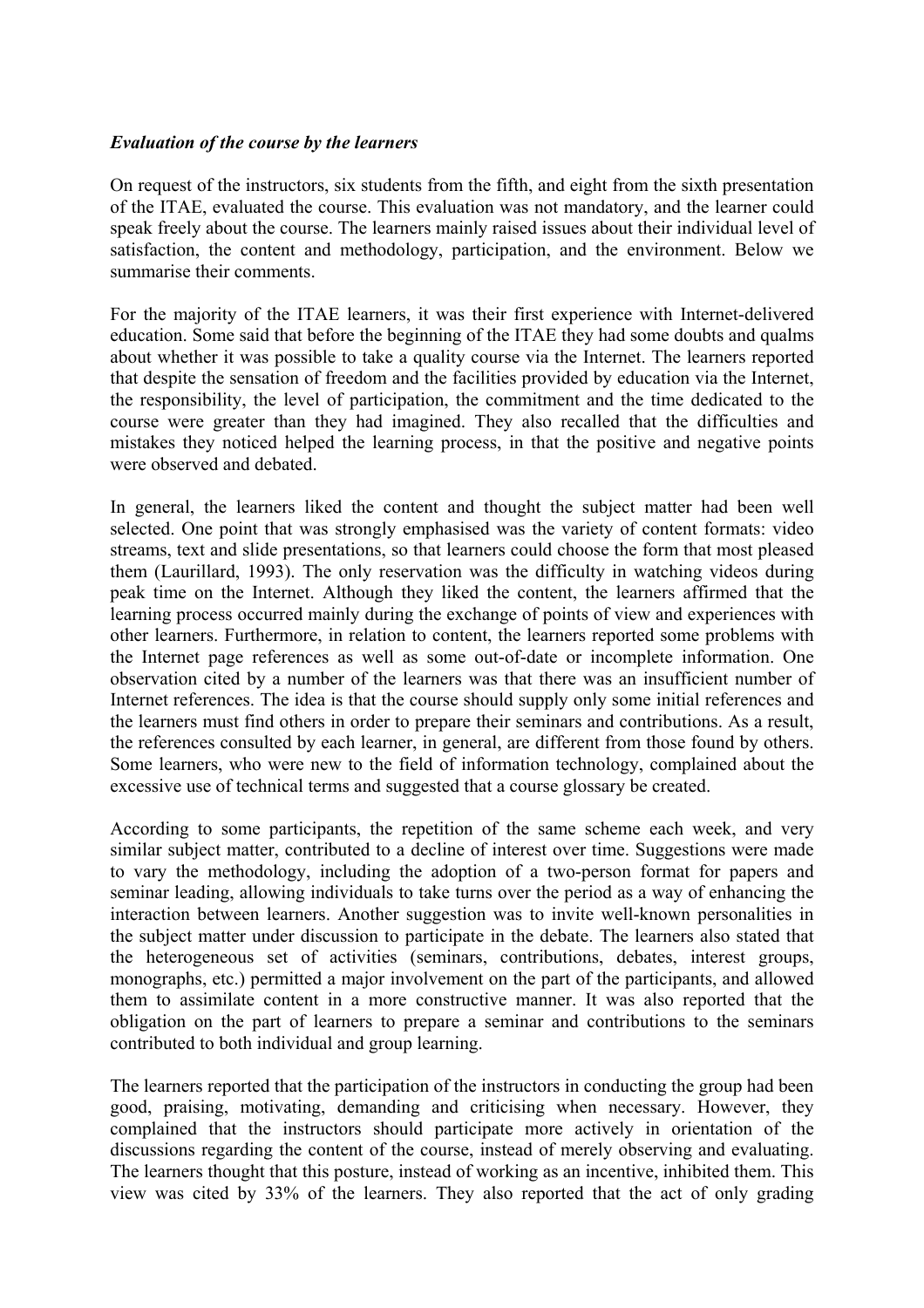messages without providing an explanatory comment and personalised tips not only did not aid the learning process, but also caused fear and insecurity.

Evaluating their own participation, the learners reported that they participated sufficiently but would have liked to participate even more, but that personal problems restricted the time they had available for the course. They thought that at the beginning the participation was very impulsive, and that they became more reflective as they gained more maturity. According to them, one factor that acted as an incentive to participation was the organisation and seriousness of the course, from the registration process through to the punctuality of the debate starting and ending times.

The communication tool that was most cited (66% of the learners) was the Debate. As positive points of the tool, they said that the weekly debate generated a sensation of proximity between colleagues and instructors, and the discussion of the topics took unexpected directions that were only possible to attain through the collaboration of the group, thus generating new questions and ideas. The negative points mentioned were the difficulty of following a discussion when so many individuals wrote in at the same time, and to know which question to answer when there were several posed at once.

All of the learners who evaluated the AulaNet were positive about it. They emphasised that it really helped the learning process due to the variety of services and the simplicity of its use, even for those who do not come from the field of information technology.

### **Conclusion**

The Internet can offer the learning process a variety of benefits, including easy access to educational content, interaction (learner/learner and learner/teacher), a cooperative learning process, and the re-use of content.

Environments such as the AulaNet provide the means to structure the learning process. The ITAE course was developed by the AulaNet team to to apply information technology to education, serving as a test environment and enabling the generation of ideas.

The ITAE was developed for Web-based delivery. This model brings with it all of the advantages and limitations of the technology. The cost of developing the course, in principle, was significant, but it declined over time as a result of the re-use of the content. The group of learners had to be limited in order to create a sense of community, to make their participation possible, and to satisfactorily monitor what they were doing.

Since there never had been a completely face-to-face presentation of the course, it is impossible to say if the use of the Web increased or decreased the results that were obtained in the learning process. However, the results that were obtained by the learners were in the view of the instructors satisfactory regarding student progress and individual evaluations.

The group work model described in Figure 1, as observed by the instructors, covers the interactions of the ITAE course. The group work, in our case the learning process, took place more as a result of communication among the participants than through individual study of the course's contents. The communication also interconnected the group and made it possible for the instructors to coordinate the activities and organize the participants to make the cooperation possible.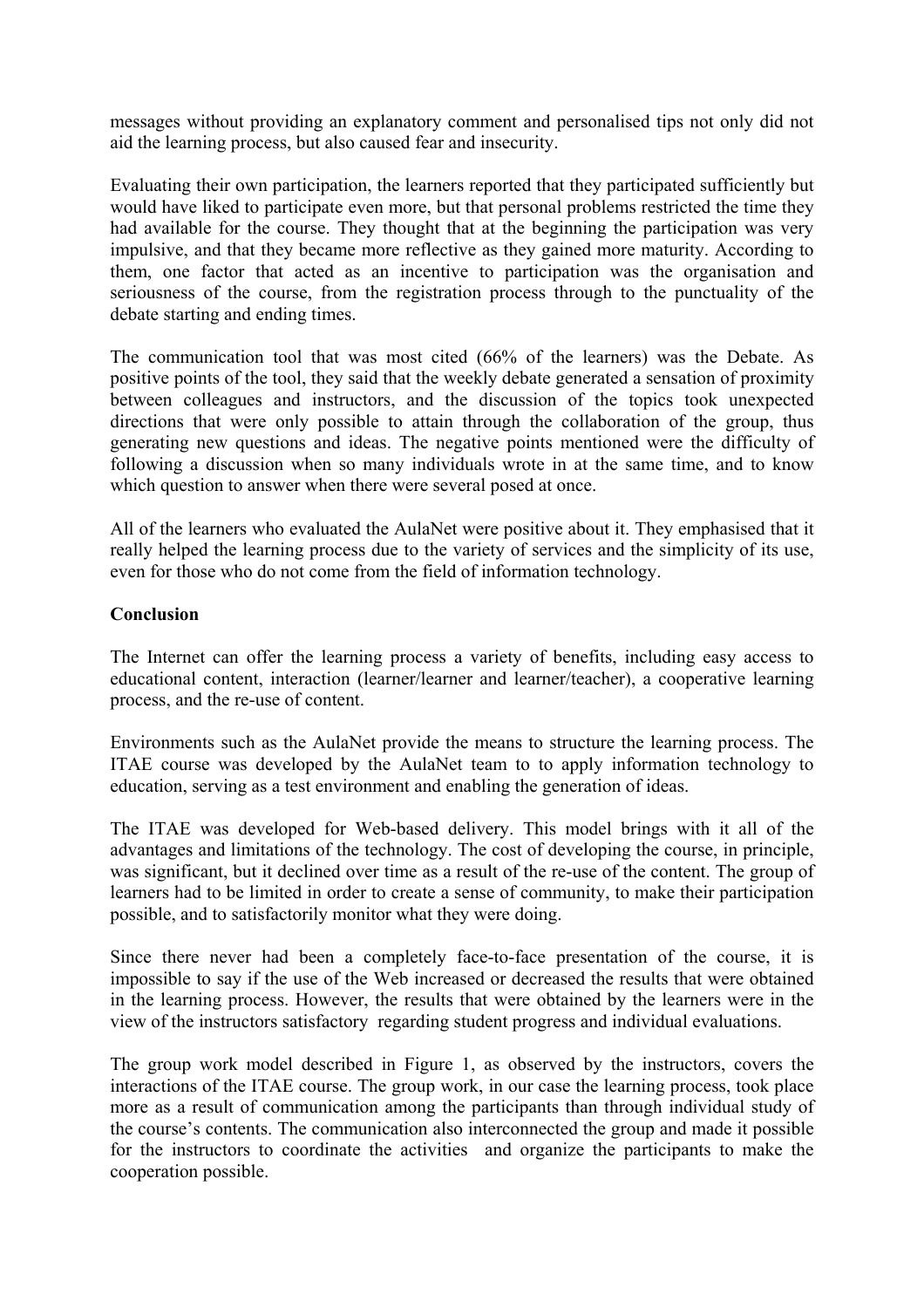### **Acknowledgments**

The AulaNet project is partially financed by the Fundação Padre Leonel Franca, by the Ministry of Science and Technology through its Program of Excellence Nuclei (PRONEX) grant nº 76.97.1029.00 (3366), and also through individual grants awarded by the National Research Council to: Carlos José Pereira de Lucena nº 300031/92-0 and Hugo Fuks nº 524557/96-9. Marco Aurélio Gerosa received an individual grant from the Council for the Improvement of Higher Teaching of the Ministry of Education.

*Dr. Hugo Fuks is Assistant Professor and researches on groupware and learningware, Software Engineering Laboratory, Computer Science Department, Catholic University of Rio de Janeiro, Brazil. Mr. Marco Aurélio Gerosa is doing his MSc. on the subject of groupware and learningware. Dr Carlos José Pereira de Lucena is Professor of Software Engineering and Head of the Software Engineering Laboratory researches on Formal Methods for Software Engineering. Address: Software Engineering Laboratory, Computer Science Departament, Catholic University of Rio de Janeiro, Rua Marquês de São Vicente 225, Gávea, RJ, Rio de Janeiro, Brazil, 22453-900. E.mail:* [hugo@inf.puc-rio.br](mailto:hugo@inf.puc-rio.br)

# **References**

BURD, B. (1997) Using the Internet to Teach Software Engineering. In: Electronic Proceedings of the INET'97. Internet Society, VA–USA. http://www.isoc.org [Consultation date 18/04/2001].

DUSHASTEL, P. A (1997) Motivational Framework for Web-Based Instruction, in: B. H. KHAN (ed) *Web-Based Instruction* (New Jersey, Educational Technology Publications).

FUKS, H. (2000) Groupware Technologies for Education in AulaNet, *Computer Applications in Engineering Education*. 8 (3/4), pp 170-177.

FUKS, H & ASSIS, R. L. (2001) Facilitating Perception on Virtual Learningware-Based Environments, *Journal on Systems and Information Technology*. In press.

FUKS, H., LAUFER, C., CHOREN, R., & BLOIS, M. (1999) Communication, coordination and cooperation in distance education, in: Proceedings of AMCIS'99 - 1999 Americas Conference on Information Systems, Association for Information Systems (AIS) Milwaukee, USA, pp. 130-32.

FUSSEL, S. R., KRAUT, R. E., LERCH, F. J., SCHERLIS, W. L., MCNALLY, M. M., CADIZZ, J. J. (1998) Coordination, Overload and Team Performance: Effects of Team Communication Strategies, In: Proceedings of CSCW '98, The Association for Computer Machinery, Chapel Hill, USA, pp. 275-84.

GAY, G., & LENTINI, M. (1995) Use of Communication Resources in a Networked Collaborative Design Environment, *Journal of Computer-Mediated Communication*, 1 (1). [http://www.ascusc.org/jcmc/vol1/issue1/IMG\\_JCMC/ResourceUse.html](http://www.ascusc.org/jcmc/vol1/issue1/IMG_JCMC/ResourceUse.html) [Consultation date 18/04/2001].